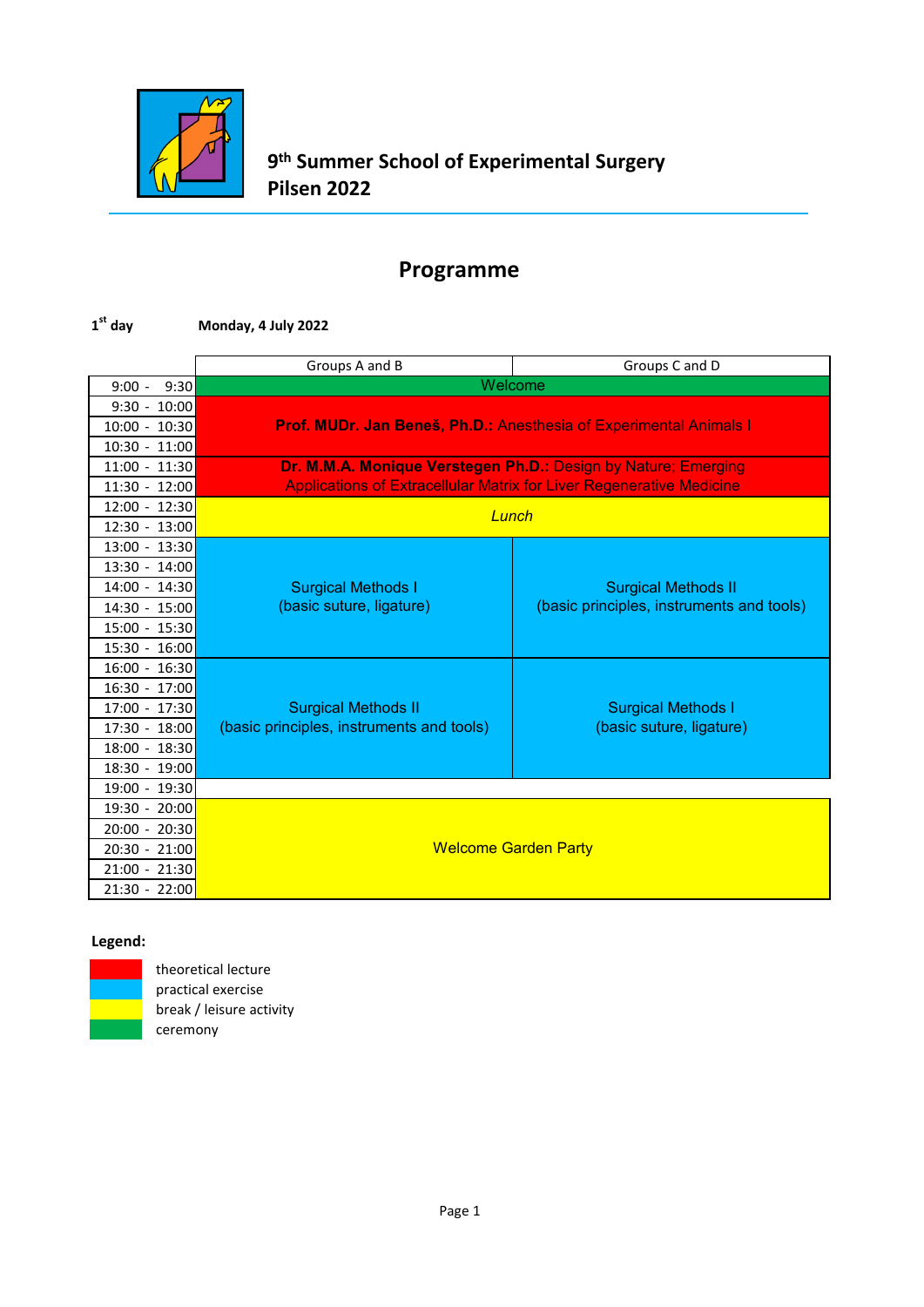

#### **2nd day Tuesday, 5 July 2022**

|                   | Groups A and B                            | Groups C and D                        |
|-------------------|-------------------------------------------|---------------------------------------|
| 9:30<br>$9:00 -$  |                                           |                                       |
| 10:00<br>$9:30 -$ |                                           |                                       |
| 10:00 - 10:30     |                                           | <b>Surgical Methods III</b>           |
| 10:30 - 11:00     |                                           | (progressive suture, ligature)        |
| $11:00 - 11:30$   |                                           |                                       |
| 11:30 - 12:00     |                                           |                                       |
| 12:00 - 12:30     | Lunch                                     |                                       |
| 12:30 - 13:00     |                                           |                                       |
| 13:00 - 13:30     |                                           |                                       |
| 13:30 - 14:00     |                                           |                                       |
| 14:00 - 14:30     |                                           | Anesthesia of Experimental Animals II |
| 14:30 - 15:00     |                                           |                                       |
| 15:00 - 15:30     | <b>Experimental Practice I</b>            |                                       |
| 15:30 - 16:00     | (laparotomy, small intestine anastomosis, |                                       |
| $16:00 - 16:30$   | cholecystectomy, splenectomy, spleen      |                                       |
| $16:30 - 17:00$   | resection, nephrectomy)                   |                                       |
| 17:00 - 17:30     |                                           |                                       |
| 17:30 - 18:00     |                                           |                                       |
| 18:00 - 18:30     |                                           |                                       |
| 18:30 - 19:00     |                                           |                                       |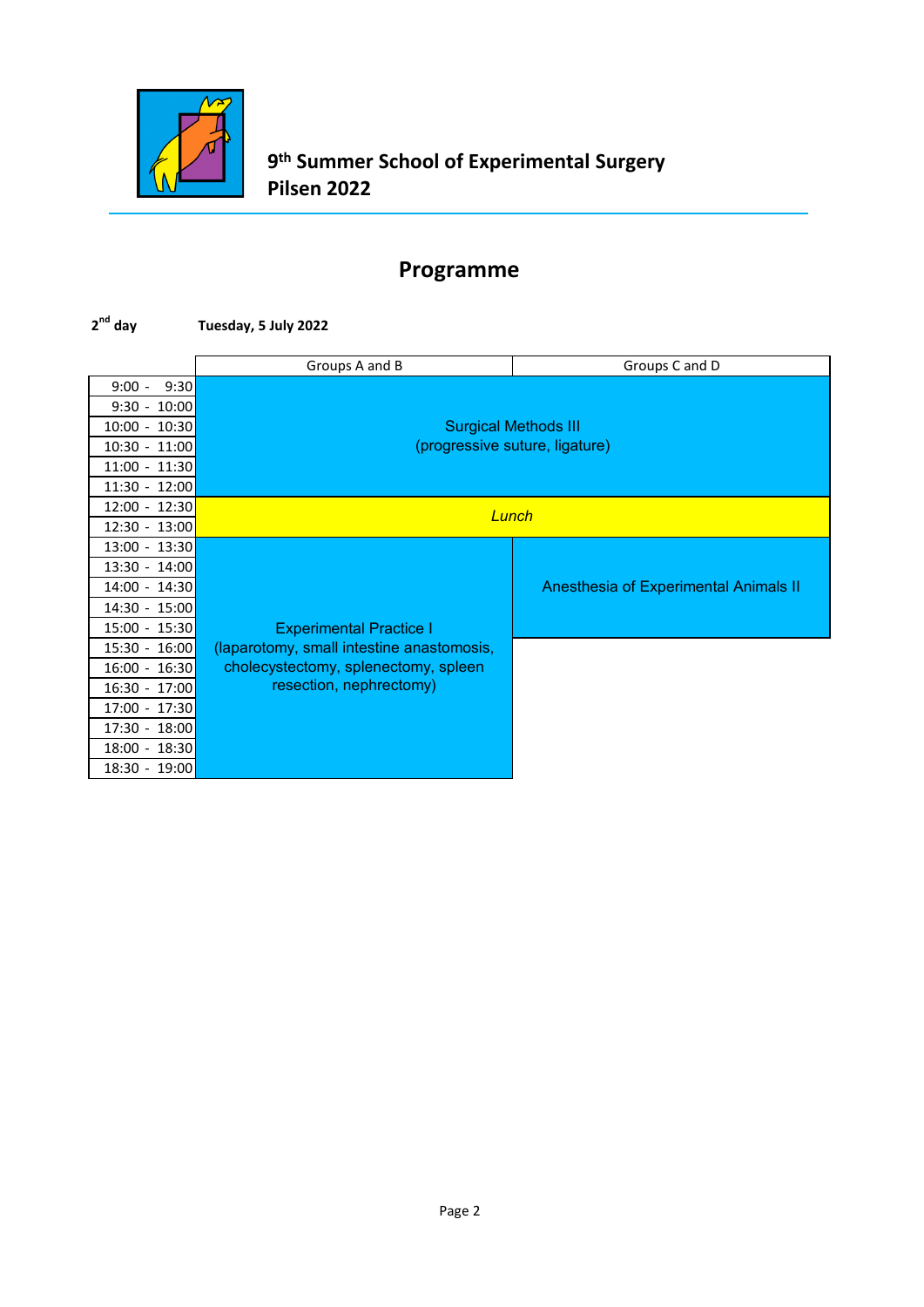

#### **3rd day Wednesday, 6 July 2022**

|                    | Groups A and B                        | Groups C and D                            |
|--------------------|---------------------------------------|-------------------------------------------|
| $9:00 -$<br>9:30   |                                       |                                           |
| 10:00<br>$9:30 -$  |                                       |                                           |
| 10:30<br>$10:00 -$ | <b>Surgical Methods IV</b>            |                                           |
| 10:30 - 11:00      |                                       |                                           |
| 11:00 - 11:30      |                                       |                                           |
| 11:30 - 12:00      |                                       |                                           |
| 12:00 - 12:30      |                                       | Lunch                                     |
| 12:30 - 13:00      |                                       |                                           |
| 13:00 - 13:30      |                                       |                                           |
| 13:30 - 14:00      |                                       |                                           |
| 14:00 - 14:30      | Anesthesia of Experimental Animals II |                                           |
| 14:30 - 15:00      |                                       |                                           |
| 15:00 - 15:30      |                                       | <b>Experimental Practice I</b>            |
| 15:30 - 16:00      |                                       | (laparotomy, small intestine anastomosis, |
| 16:00 - 16:30      |                                       | cholecystectomy, splenectomy, spleen      |
| 16:30 - 17:00      |                                       | resection, nephrectomy)                   |
| 17:00 - 17:30      |                                       |                                           |
| 17:30 - 18:00      |                                       |                                           |
| 18:00 - 18:30      |                                       |                                           |
| 18:30 - 19:00      |                                       |                                           |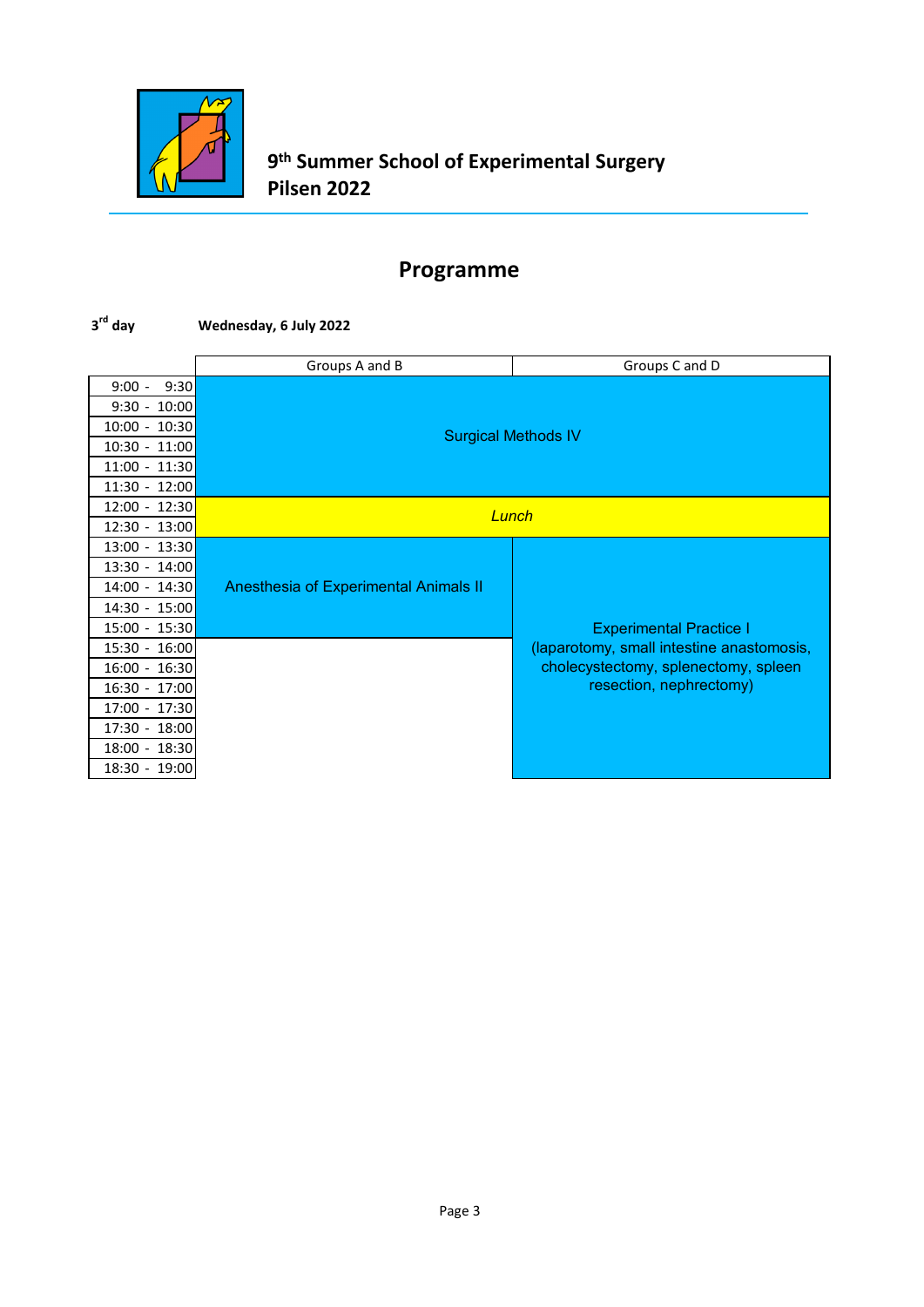

### **4th day Thursday, 7 July 2022**

|                 | Groups A and B                                                  | Groups C and D                                 |
|-----------------|-----------------------------------------------------------------|------------------------------------------------|
| $9:00 - 9:30$   |                                                                 |                                                |
| $9:30 - 10:00$  |                                                                 |                                                |
| $10:00 - 10:30$ | <b>Surgical Methods V</b>                                       | <b>Demonstration of Experimental Surgical</b>  |
| 10:30 - 11:00   |                                                                 | <b>Techniques and Procedures</b>               |
| 11:00 - 11:30   |                                                                 |                                                |
| $11:30 - 12:00$ |                                                                 |                                                |
| 12:00 - 12:30   | Lunch                                                           |                                                |
| 12:30 - 13:00   |                                                                 |                                                |
| 13:00 - 13:30   |                                                                 |                                                |
| 13:30 - 14:00   |                                                                 | <b>Petr Hošek, Ph.D.: Statistics</b>           |
| 14:00 - 14:30   |                                                                 |                                                |
| 14:30 - 15:00   |                                                                 | <b>Prof. Kari Hemminki: Survival in Cancer</b> |
| 15:00 - 15:30   | <b>Experimental Practice II</b>                                 |                                                |
| 15:30 - 16:00   | (training of surgical procedures from first<br>practice lesson) |                                                |
| $16:00 - 16:30$ |                                                                 | Miroslav Jiřík, Ph.D.: Software Models         |
| 16:30 - 17:00   |                                                                 |                                                |
| 17:00 - 17:30   |                                                                 |                                                |
| 17:30 - 18:00   |                                                                 |                                                |
| 18:00 - 18:30   |                                                                 |                                                |
| 18:30 - 19:00   |                                                                 |                                                |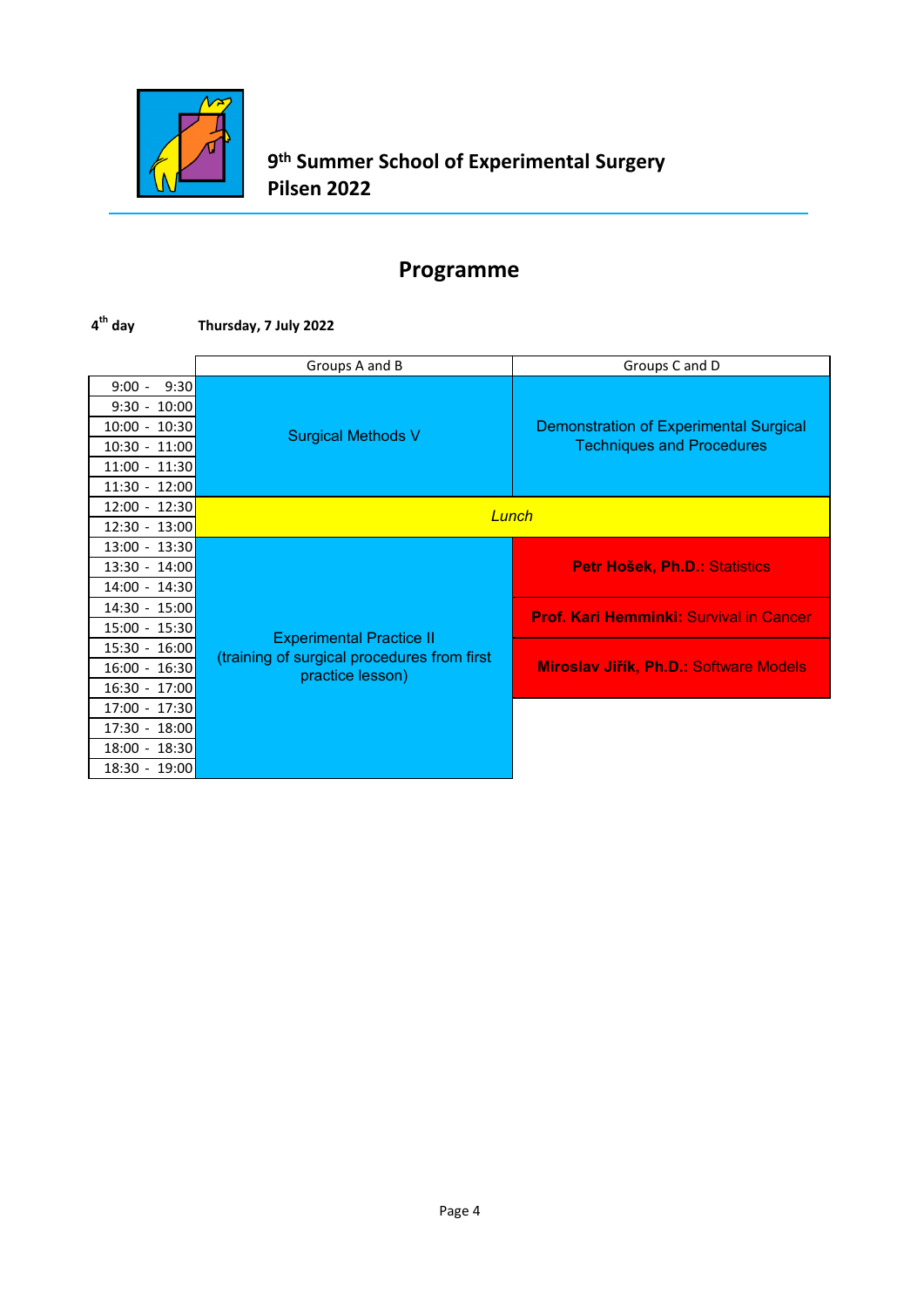

#### **5th day Friday, 8 July 2022**

|                  | Groups A and B                                             | Groups C and D                             |
|------------------|------------------------------------------------------------|--------------------------------------------|
| $8:00 -$<br>8:30 | <b>Prof. Dr. med. Uta Dahmen: Small Animal Experiments</b> |                                            |
| 9:00<br>$8:30 -$ |                                                            |                                            |
| 9:30<br>$9:00 -$ |                                                            |                                            |
| $9:30 - 10:00$   |                                                            |                                            |
| $10:00 - 10:30$  | <b>Demonstration of Experimental Surgical</b>              | <b>Surgical Methods V</b>                  |
| 10:30 - 11:00    | <b>Techniques and Procedures</b>                           |                                            |
| 11:00 - 11:30    |                                                            |                                            |
| 11:30 - 12:00    |                                                            |                                            |
| 12:00 - 12:30    | Lunch                                                      |                                            |
| 12:30 - 13:00    |                                                            |                                            |
| 13:00 - 13:30    |                                                            |                                            |
| 13:30 - 14:00    | Petr Hošek, Ph.D.: Statistics                              |                                            |
| 14:00 - 14:30    |                                                            |                                            |
| 14:30 - 15:00    | <b>Prof. Kari Hemminki: Survival in Cancer</b>             |                                            |
| 15:00 - 15:30    |                                                            | <b>Experimental Practice II</b>            |
| 15:30 - 16:00    |                                                            | (training of surgical procedure from first |
| $16:00 - 16:30$  | Miroslav Jiřík, Ph.D.: Software Models                     | practice lessons)                          |
| 16:30 - 17:00    |                                                            |                                            |
| 17:00 - 17:30    |                                                            |                                            |
| 17:30 - 18:00    |                                                            |                                            |
| 18:00 - 18:30    |                                                            |                                            |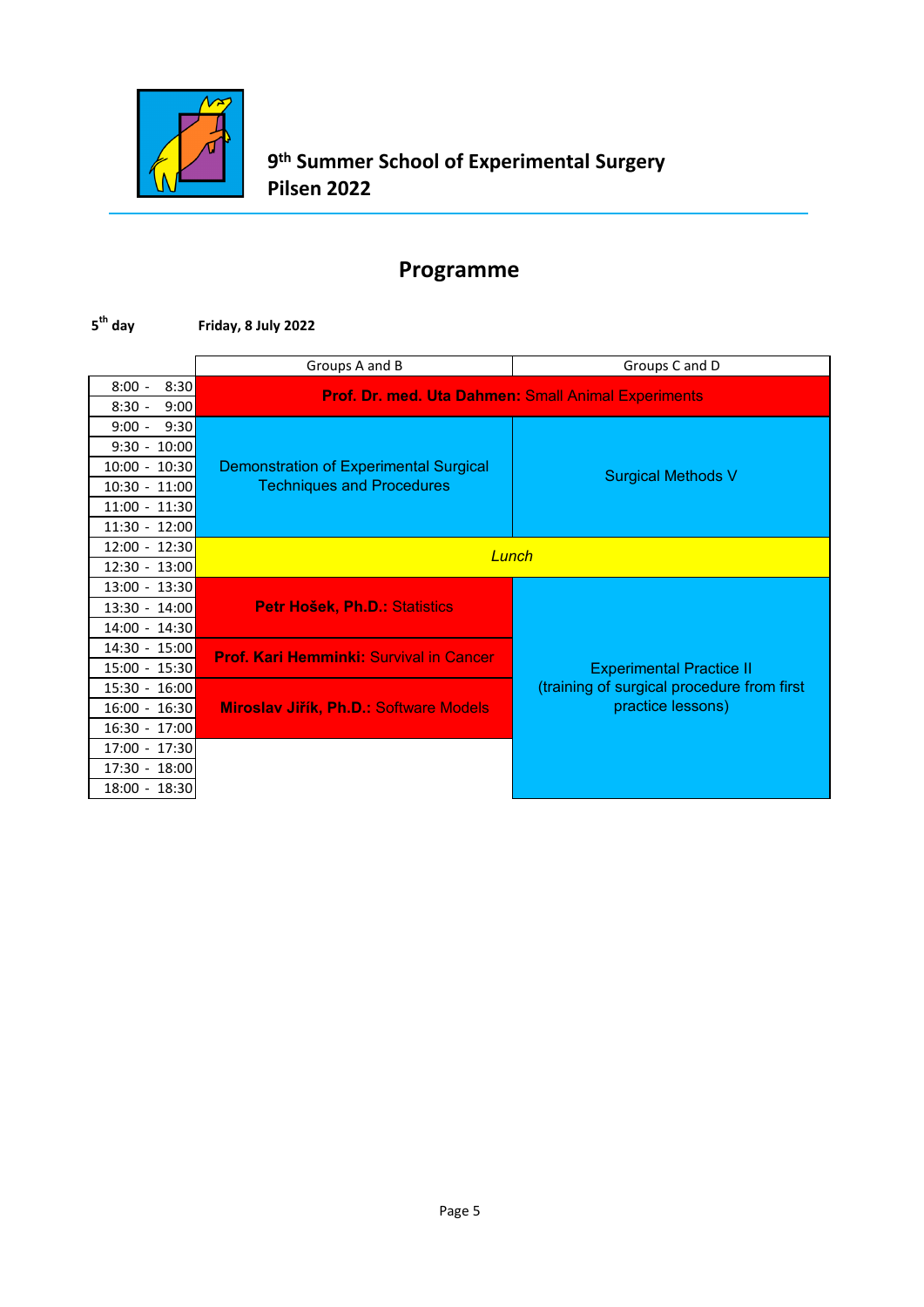

#### **6th day Saturday, 9 July 2022**

|                  | Groups A and B | Groups C and D                    |
|------------------|----------------|-----------------------------------|
| 9:30<br>$9:00 -$ |                |                                   |
| $9:30 - 10:00$   |                |                                   |
| 10:00 - 10:30    |                |                                   |
| $10:30 - 11:00$  |                |                                   |
| $11:00 - 11:30$  |                |                                   |
| 11:30 - 12:00    |                |                                   |
| 12:00 - 12:30    |                |                                   |
| $12:30 - 13:00$  |                |                                   |
| $13:00 - 13:30$  |                |                                   |
| 13:30 - 14:00    |                | <b>Sightseeing Trip to Prague</b> |
| 14:00 - 14:30    |                |                                   |
| $14:30 - 15:00$  |                |                                   |
| $15:00 - 15:30$  |                |                                   |
| 15:30 - 16:00    |                |                                   |
| $16:00 - 16:30$  |                |                                   |
| $16:30 - 17:00$  |                |                                   |
| 17:00 - 17:30    |                |                                   |
| 17:30 - 18:00    |                |                                   |
| 18:00 - 18:30    |                |                                   |
| 18:30 - 19:00    |                |                                   |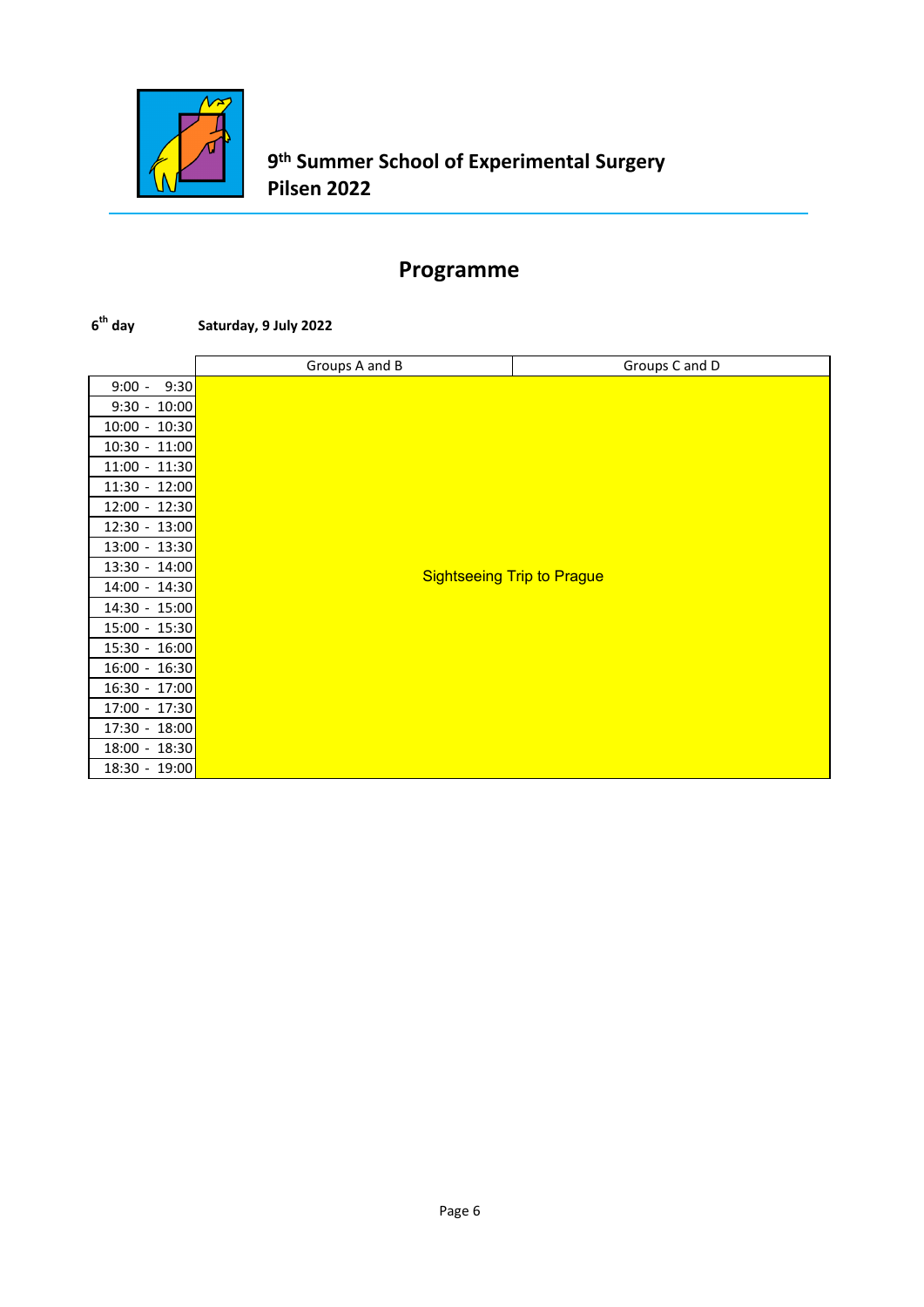

**9th Summer School of Experimental Surgery Pilsen 2022**

# **Programme**

**7th day Sunday, 10 July 2022**

#### **REGENERATION**

Free day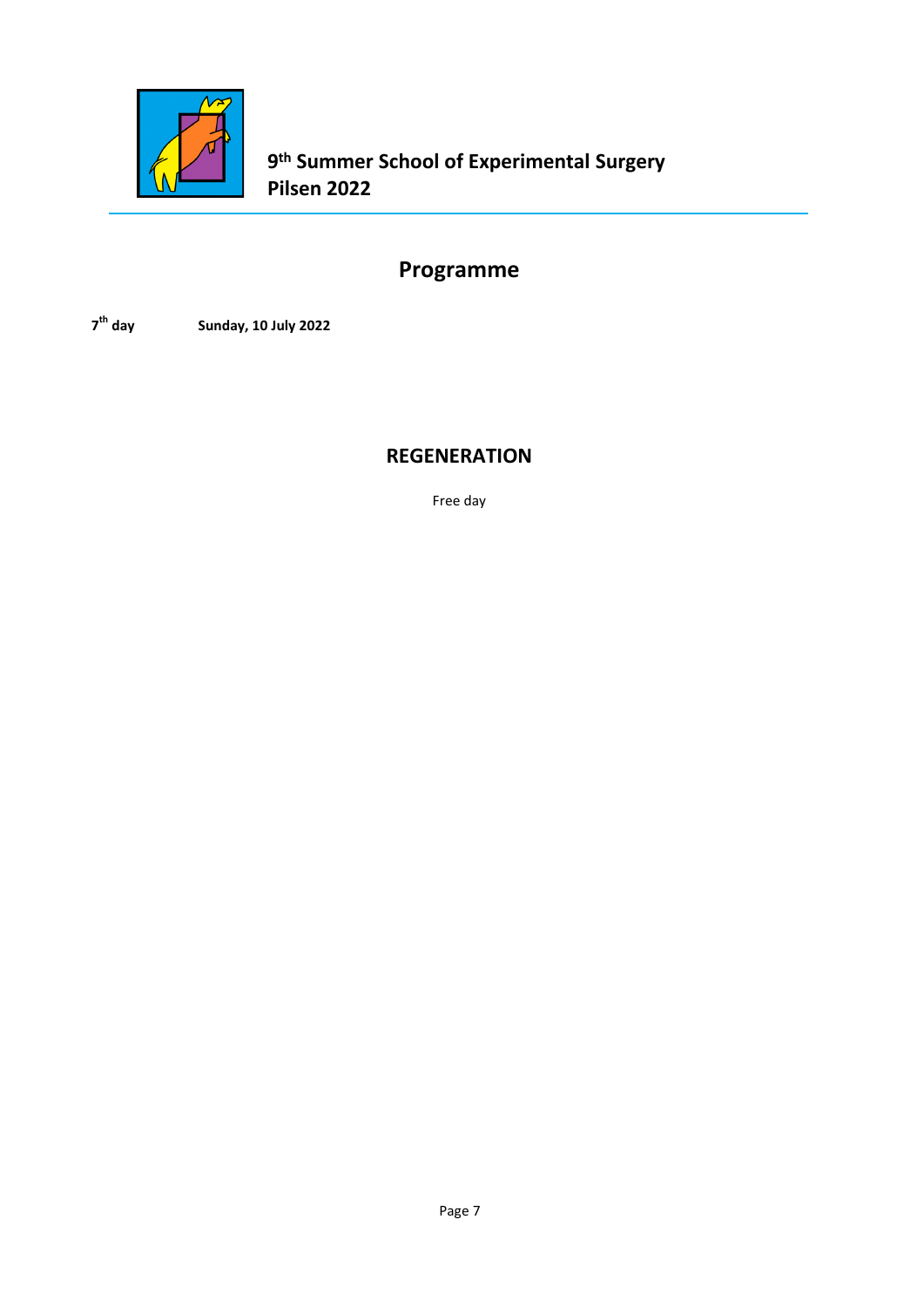

#### **8th day Monday, 11 July 2022**

|                    | Groups A and B                                            | Groups C and D                                                              |
|--------------------|-----------------------------------------------------------|-----------------------------------------------------------------------------|
| 9:30<br>$9:00 -$   |                                                           |                                                                             |
| $9:30 - 10:00$     | <b>Prof. Dr. med. Pierre-Alain Clavien: Liver Surgery</b> |                                                                             |
| 10:00 - 10:30      |                                                           |                                                                             |
| 10:30 - 11:00      |                                                           |                                                                             |
| $11:00 - 11:30$    |                                                           | <b>Assoc. prof. MUDr. Hynek Mírka, Ph.D.: Imaging Methods in Experiment</b> |
| 11:30 - 12:00      |                                                           |                                                                             |
| 12:00 - 12:30      | Lunch                                                     |                                                                             |
| 12:30 - 13:00      |                                                           |                                                                             |
| 13:00 - 13:30      |                                                           |                                                                             |
| 13:30 - 14:00      |                                                           | <b>RNDr. Vladimíra Moulisová, Ph.D.:</b>                                    |
| 14:00 - 14:30      |                                                           | <b>Introduction to Tissue Engineering</b>                                   |
| 14:30 - 15:00      |                                                           |                                                                             |
| $15:00 - 15:30$    | <b>Experimental Practice III</b>                          |                                                                             |
| $15:30 - 16:00$    | (vascular suture, urether suturing, small liver           |                                                                             |
| $16:00 -$          | 16:30 resection, training of surgical procedures from     |                                                                             |
| 16:30 - 17:00      | the first and second practice lesson)                     |                                                                             |
| $17:00 -$<br>17:30 |                                                           |                                                                             |
| 17:30 - 18:00      |                                                           |                                                                             |
| 18:00 - 18:30      |                                                           |                                                                             |
| 18:30 - 19:00      |                                                           |                                                                             |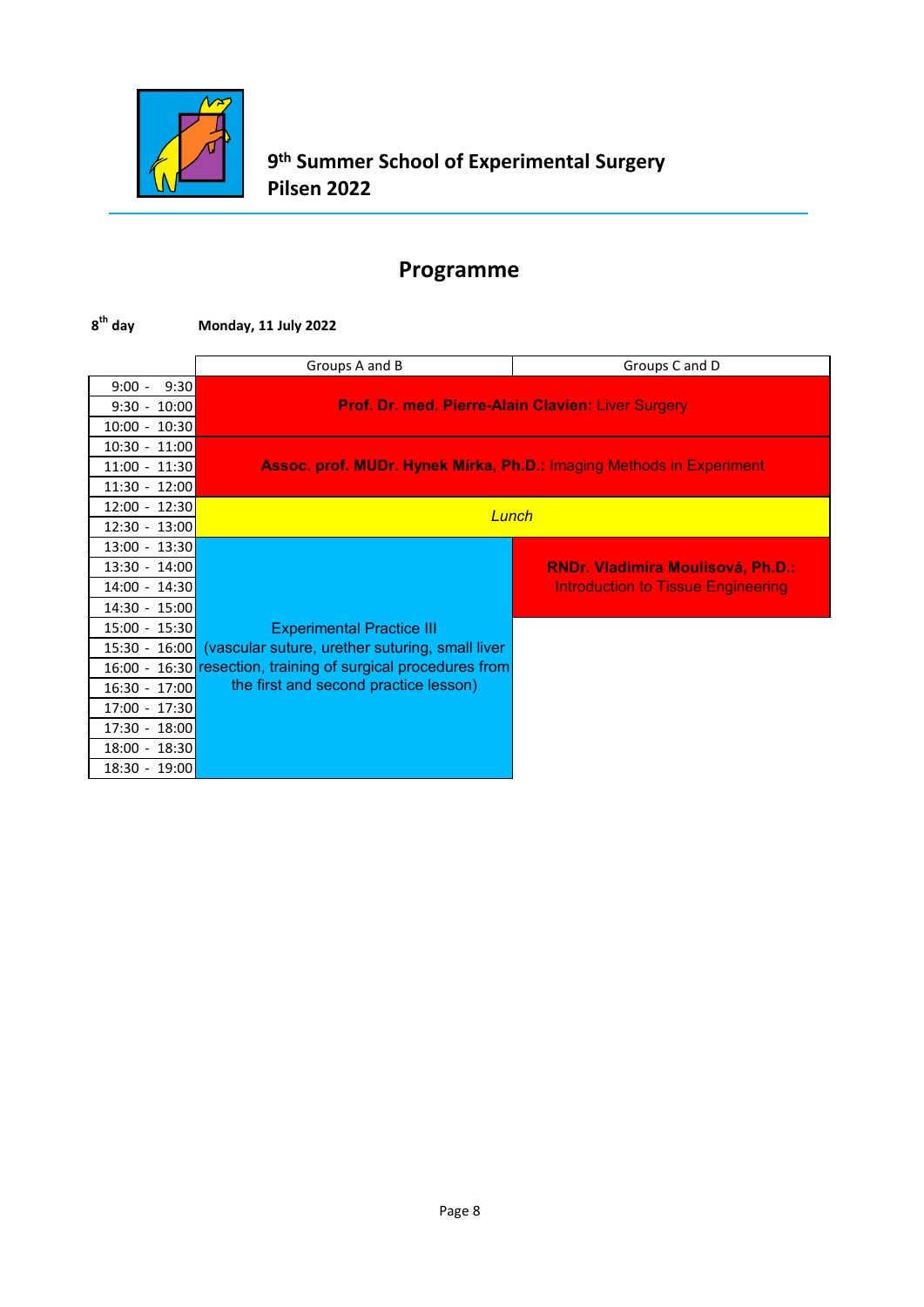

#### **9th day Tuesday, 12 July 2022**

|                 | Groups A and B                            | Groups C and D                                                                         |
|-----------------|-------------------------------------------|----------------------------------------------------------------------------------------|
| $9:00 - 9:30$   |                                           |                                                                                        |
| $9:30 - 10:00$  |                                           | <b>Experimental Surgery</b><br>(ethical issues, principle of 3Rs, experimental models, |
| $10:00 - 10:30$ |                                           | examples of experimental work, introduction of ongoing experiments)                    |
| $10:30 - 11:00$ |                                           |                                                                                        |
| $11:00 - 11:30$ |                                           | Prof. Ing. Jaroslav Hrabák, Ph.D.: Microbiology in Surgical Practice                   |
| 11:30 - 12:00   |                                           |                                                                                        |
| 12:00 - 12:30   | Lunch                                     |                                                                                        |
| 12:30 - 13:00   |                                           |                                                                                        |
| $13:00 - 13:30$ |                                           |                                                                                        |
| 13:30 - 14:00   | <b>RNDr. Vladimíra Moulisová, Ph.D.:</b>  |                                                                                        |
| 14:00 - 14:30   | <b>Introduction to Tissue Engineering</b> |                                                                                        |
| 14:30 - 15:00   |                                           |                                                                                        |
| 15:00 - 15:30   |                                           | <b>Experimental Practice III</b>                                                       |
| 15:30 - 16:00   |                                           | (vascular suture, urether suturing, small liver                                        |
| $16:00 - 16:30$ |                                           | resection, training of surgical procedures from                                        |
| 16:30 - 17:00   |                                           | the first and second practice lesson)                                                  |
| 17:00 - 17:30   |                                           |                                                                                        |
| 17:30 - 18:00   |                                           |                                                                                        |
| 18:00 - 18:30   |                                           |                                                                                        |
| 18:30 - 19:00   |                                           |                                                                                        |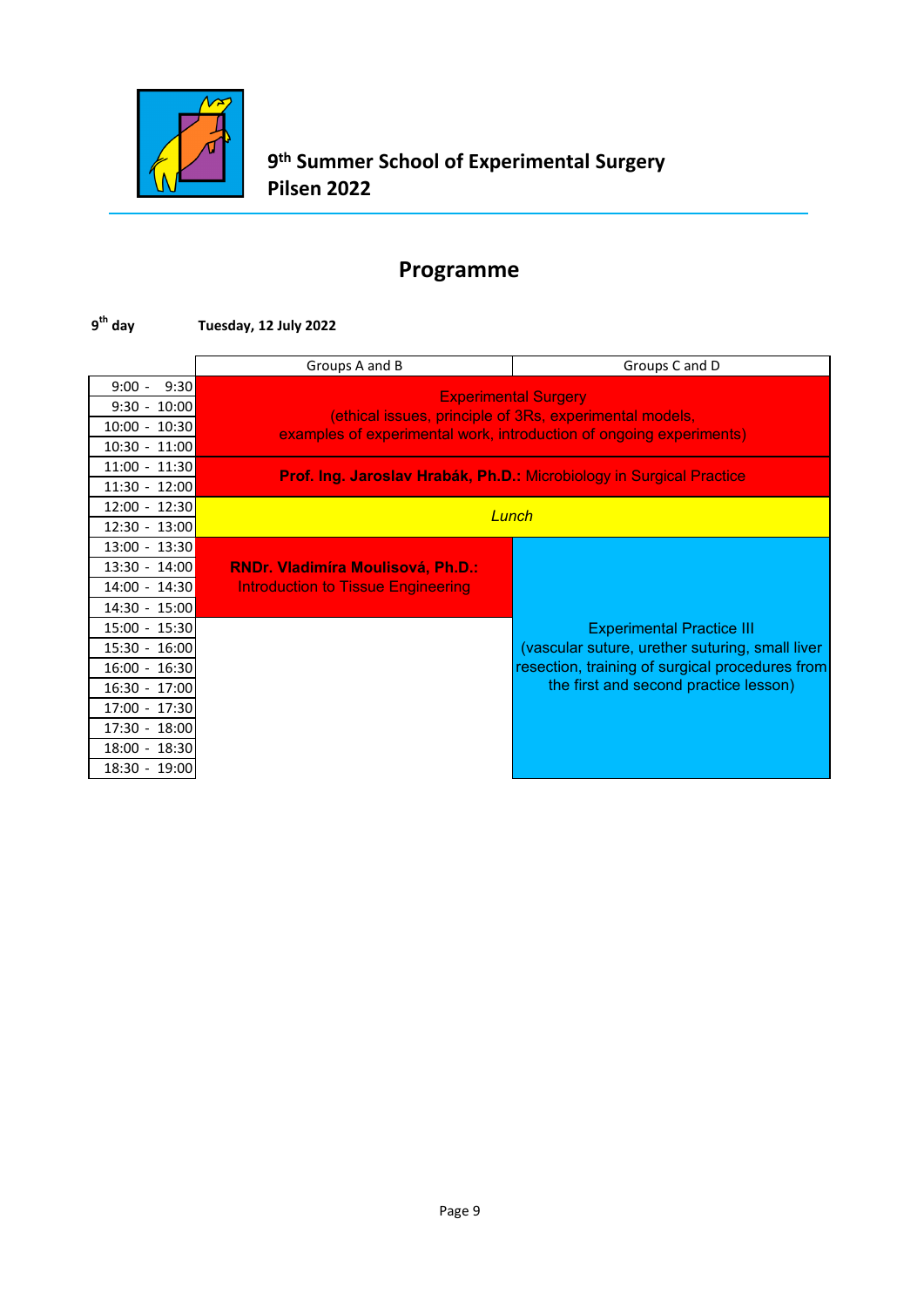

### **10th day Wednesday, 13 July 2022**

|                    | Groups A and B                                                                        | Groups C and D                                                              |  |
|--------------------|---------------------------------------------------------------------------------------|-----------------------------------------------------------------------------|--|
| 9:30<br>$9:00 -$   |                                                                                       |                                                                             |  |
| $9:30 - 10:00$     | <b>GIT Surgery I</b>                                                                  |                                                                             |  |
| $10:00 - 10:30$    |                                                                                       |                                                                             |  |
| $10:30 - 11:00$    |                                                                                       | <b>Prof. Dr. Inge Herrmann: Innovating Medical Materials and Technology</b> |  |
| 11:00 - 11:30      |                                                                                       |                                                                             |  |
| $11:30 - 12:00$    | Dr. Alexandre H. C. Anthis: Robust and Intelligent Adhesives for the Abdominal Cavity |                                                                             |  |
| $12:00 - 12:30$    | Lunch                                                                                 |                                                                             |  |
| $12:30 - 13:00$    |                                                                                       |                                                                             |  |
| 13:00 - 13:30      |                                                                                       |                                                                             |  |
| 13:30 - 14:00      |                                                                                       | Prof. MUDr. Jan Beneš, Ph.D.:                                               |  |
| 14:00 - 14:30      |                                                                                       | <b>Preparation of Experimental Work</b>                                     |  |
| 14:30 - 15:00      |                                                                                       |                                                                             |  |
| 15:00 - 15:30      | <b>Experimental Practice IV</b>                                                       |                                                                             |  |
| 15:30 - 16:00      | (training of surgical procedures from previous                                        |                                                                             |  |
| 16:30<br>$16:00 -$ | lessons)                                                                              |                                                                             |  |
| 16:30 - 17:00      |                                                                                       |                                                                             |  |
| 17:00 - 17:30      |                                                                                       |                                                                             |  |
| 17:30 - 18:00      |                                                                                       |                                                                             |  |
| 18:00 - 18:30      |                                                                                       |                                                                             |  |
| 18:30 - 19:00      |                                                                                       |                                                                             |  |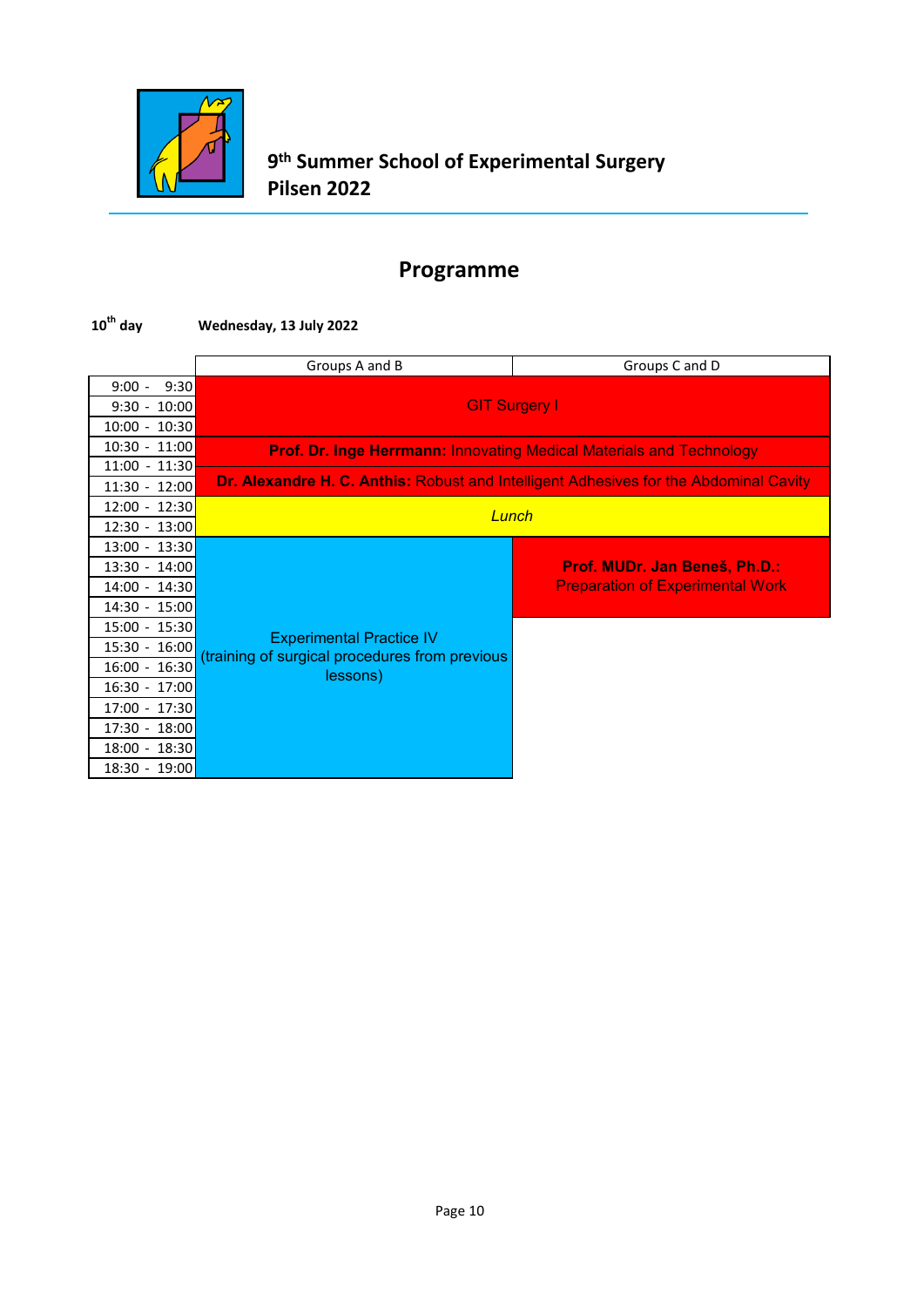

#### **11th day Thursday, 14 July 2022**

|                  | Groups A and B                          | Groups C and D                                             |  |
|------------------|-----------------------------------------|------------------------------------------------------------|--|
| $8:00 -$<br>8:30 |                                         |                                                            |  |
| 9:00<br>$8:30 -$ |                                         |                                                            |  |
| 9:30<br>$9:00 -$ |                                         |                                                            |  |
| $9:30 - 10:00$   |                                         |                                                            |  |
| 10:00 - 10:30    |                                         | <b>Experimental Practice IV</b>                            |  |
| $10:30 - 11:00$  |                                         | (training of surgical procedures from previous<br>lessons) |  |
| $11:00 - 11:30$  |                                         |                                                            |  |
| $11:30 - 12:00$  | Prof. MUDr. Jan Beneš, Ph.D.:           |                                                            |  |
| $12:00 - 12:30$  | <b>Preparation of Experimental Work</b> |                                                            |  |
| $12:30 - 13:00$  |                                         |                                                            |  |
| 13:00 - 13:30    |                                         | Lunch                                                      |  |
| 13:30 - 14:00    |                                         |                                                            |  |
| 14:00 - 14:30    |                                         | <b>Group Photoshoot</b>                                    |  |
| 14:30 - 15:00    |                                         |                                                            |  |
| 15:00 - 15:30    |                                         |                                                            |  |
| 15:30 - 16:00    |                                         |                                                            |  |
| 16:00 - 16:30    |                                         |                                                            |  |
| 16:30 - 17:00    |                                         |                                                            |  |
| 17:00 - 17:30    |                                         | <b>Pilsner Urquell Brewery Tour</b>                        |  |
| 17:30 - 18:00    |                                         |                                                            |  |
| 18:00 - 18:30    |                                         |                                                            |  |
| 18:30 - 19:00    |                                         |                                                            |  |
| 19:00 - 19:30    |                                         |                                                            |  |
| 19:30 - 20:00    |                                         |                                                            |  |
| 20:00 - 20:30    |                                         | <b>Laser Tag Party</b>                                     |  |
| $20:30 - 21:00$  |                                         |                                                            |  |